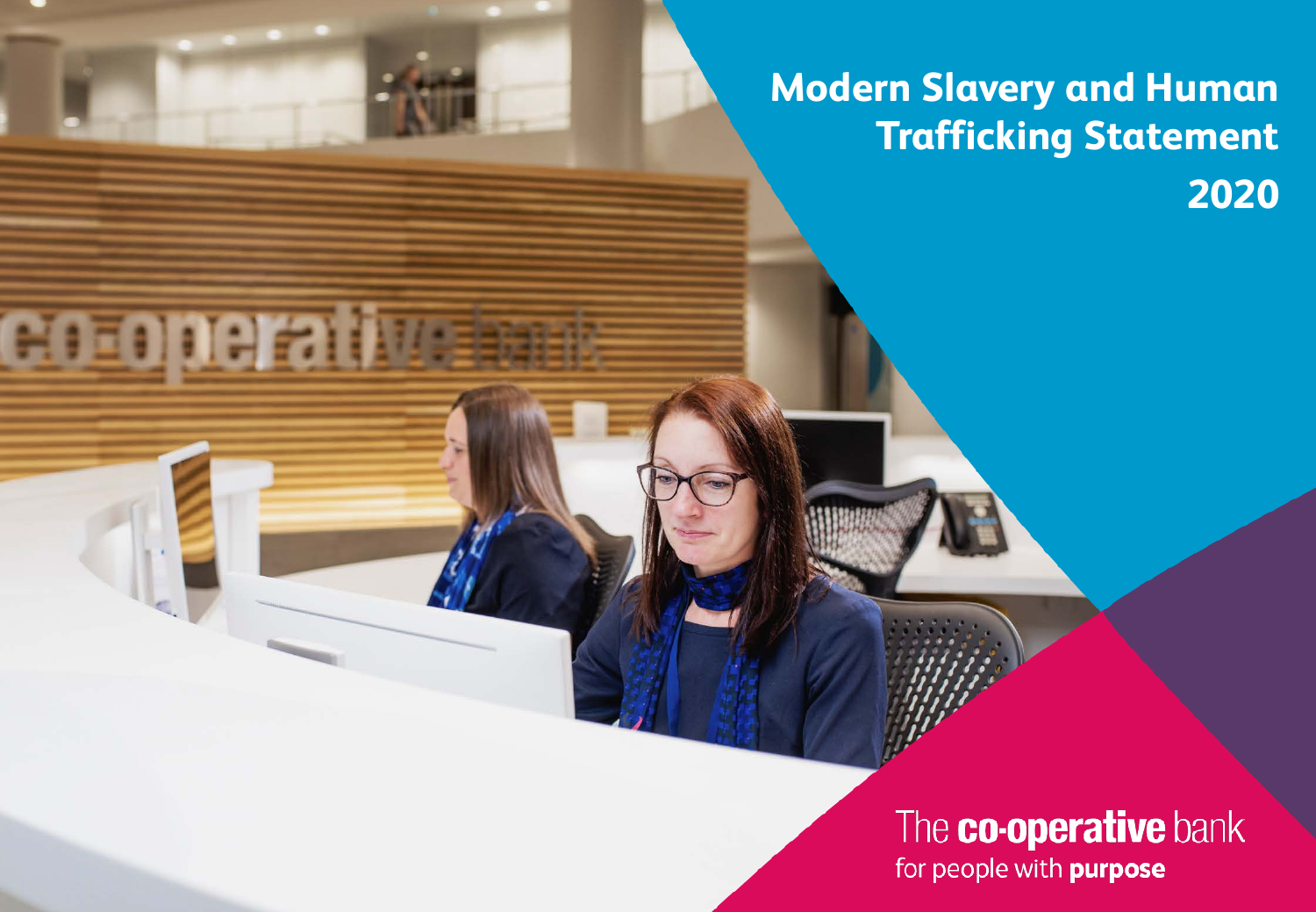# **1.0 Introduction**

### **Overview**

We are committed to ensuring that our operations, supply chains and the way we do business are aligned with our customer-led Ethical Policy and the values and ethics of the co-operative movement, which define our brand. We work with our customers and suppliers to uphold the standards set out in our Ethical Policy, which include environmental sustainability, human rights and social responsibility.

As part of this commitment and in line with our regulatory obligations, we publish our annual Modern Slavery and Human Trafficking statement to outline the policies, procedures and training we have in place to prevent incidences of modern slavery and human trafficking occurring in our business and supply chains. It also details how we investigate suspected incidences and how we address confirmed incidences.

This is the fourth Modern Slavery and Human Trafficking Statement made by The Co-operative Bank Holdings Limited. This statement is applicable to our subsidiary undertakings, which includes The Co-operative Bank plc, incorporated in England and Wales and each entity within the group. It is made in accordance with the UK's Modern Slavery Act 2015 and covers the financial year ended 31 December 2020.

# The **co-operative** bank

# for people with purpose





platform part of The **co-operative** bank

The Co-operative Bank, Platform, smile and Britannia are trading names of The Co-operative Bank p.l.c.

### **Our approach**

Our approach to unethical or illegal activity in our business and supply chains begins with our customer-led Ethical Policy and the values and ethics of the co-operative movement, which drive our culture and are reinforced through our governance structure.

Our customer-led Ethical Policy is founded on the co-operative values, which are embedded into the Articles of Association of our business ensuring they guide the management and conduct of the Bank. Compliance with the Ethical Policy and adherence to the co-operative values is overseen by the Values and Ethics Committee, which is a committee of the Board of The Bank.

We understand that modern slavery in the UK can take many forms including trafficking, slavery, servitude or forced labour. It is a hidden crime that destroys lives, damages communities and has strong links with organised crime. We take a zero-tolerance approach to breaches of our standards on modern slavery and human trafficking and we will always take action to investigate suspected incidences to immediately address any confirmed incidences

This statement has been reviewed and updated to reflect the progress made throughout 2020. Ownership of our policies relating to modern slavery and human trafficking is led by the Procurement and People functions, with support from colleagues from across the business.

### **COVID-19**

We are publishing our Modern Slavery and Human Trafficking Statement 2020 at a time when the world continues to be impacted by the coronavirus pandemic. We know that the virus and the measures taken to control it have had a considerable impact on our colleagues, customers and suppliers. We have continued to support all our stakeholders to ensure we continue upholding the principles of our Ethical Policy and the important commitments laid out in this statement.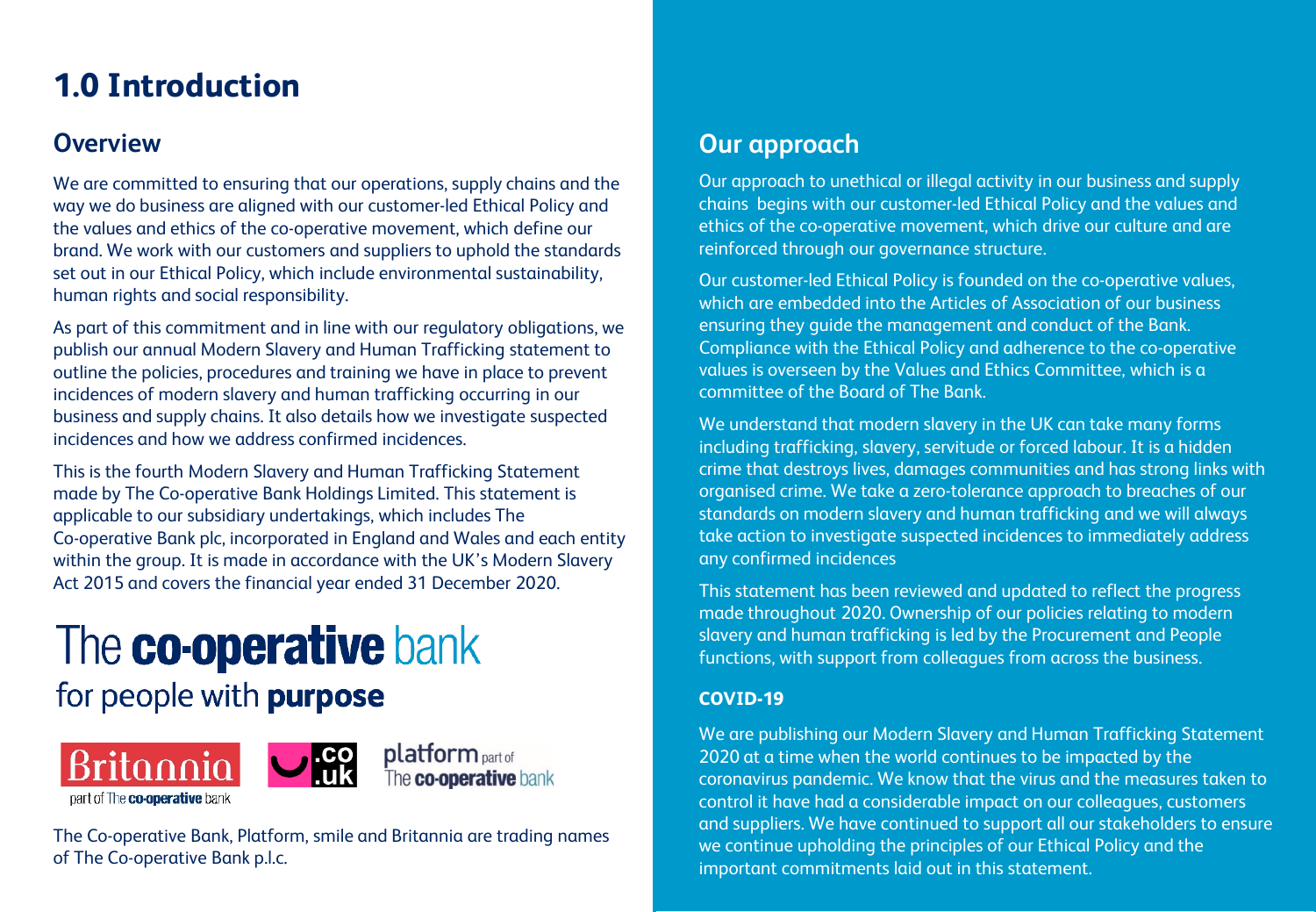# **1.0 Introduction**

# **Our progress against modern slavery and human trafficking in 2020**

### In 2020 we:

- **Provided bespoke training and support to branch colleagues**  by rolling out training on how to identify indicators of modern slavery, based on intelligence from the national Financial Intelligence Unit. This training was delivered to colleagues across our branch network.
- **Raised awareness of modern slavery and human trafficking with all colleagues by** publishing articles and blogs on the Bank's intranet on the steps we take to tackle modern slavery and human trafficking and the impact it has on victims and survivors.
- **Strengthened our activity to tackle modern slavery as a financial crime by** attending industry forums relating to the issue and sharing intelligence with the relevant business areas.

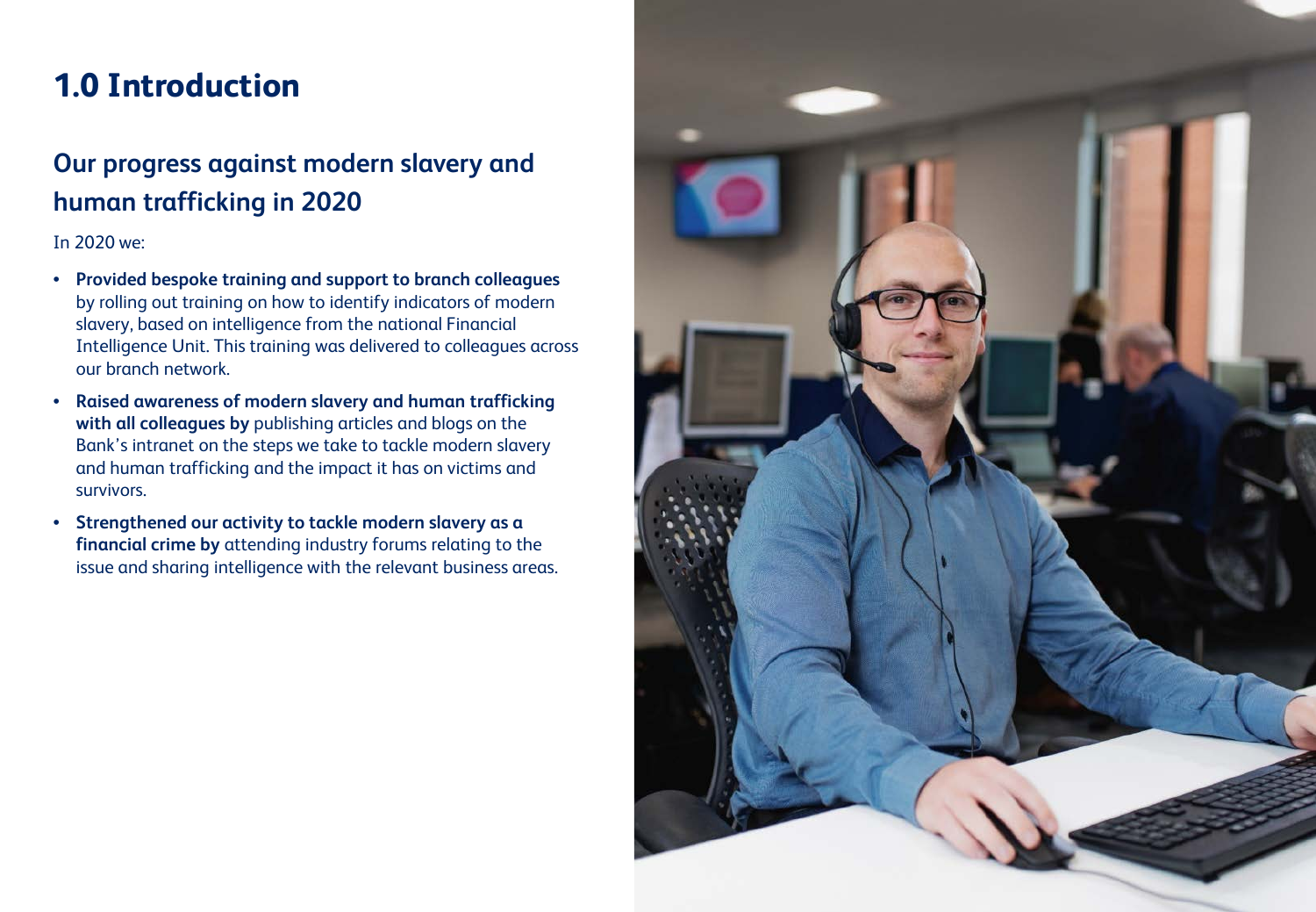## **2.0 About Us**

**The Co-operative Bank is a financial services company, providing a range of products and services to 3.24m personal customers and over 90k small to medium sized business customers (SME).** 

We are based solely in the UK, with our Head Office site and a number of our large offices in the North West of England and 50 branches across England, Scotland and Wales.

The majority of our 3,000 colleagues are direct employees of our Bank. We are also supported by a range of third parties and suppliers, a small number whom provide important outsource services through close partnership relationships.

Our strategy and more details about the Bank's financial performance can be found in our Annual Report and Accounts, which can be found here:

www.co-operativebank.co.uk/assets/pdf/bank/investorrelations/2019 annual-report-and-accounts.pdf

**The Co-operative Bank brand is defined by the values and ethics of the co-operative movement, as set out in our Ethical Policy. Our customer-led Ethical Policy is a clear point of difference that has set us apart from our competitors since it was launched in 1992.** 

Our Ethical Policy has been in place for almost 30 years. The most recent update was published in January 2015 and the Ethical Policy now reflects the views of over 320,000 customers and colleagues.

The Ethical Policy extends to cover key issues such as human rights, international development and tackling poverty. Our policy remains unique in UK banking and sets out how our business values and ethics shape the way we operate and the decisions we take.

Today's Ethical Policy reflects all aspects of our business, from our impact on the environment, the products and services we offer, our workplace, the relationships we have with suppliers, to the causes we support and our involvement in local communities.

Our Ethical Policy underpins our commitments within this Modern Slavery and Human Trafficking Statement and enables us to stay true to our customers', colleagues', suppliers' and other stakeholders' aspirations to deliver a differentiated ethical banking service.

Click here to read our Ethical Policy:

www.co-operativebank.co.uk/assets/pdf/bank/aboutus/ethicalpolicy/ethicalpolicy.pdf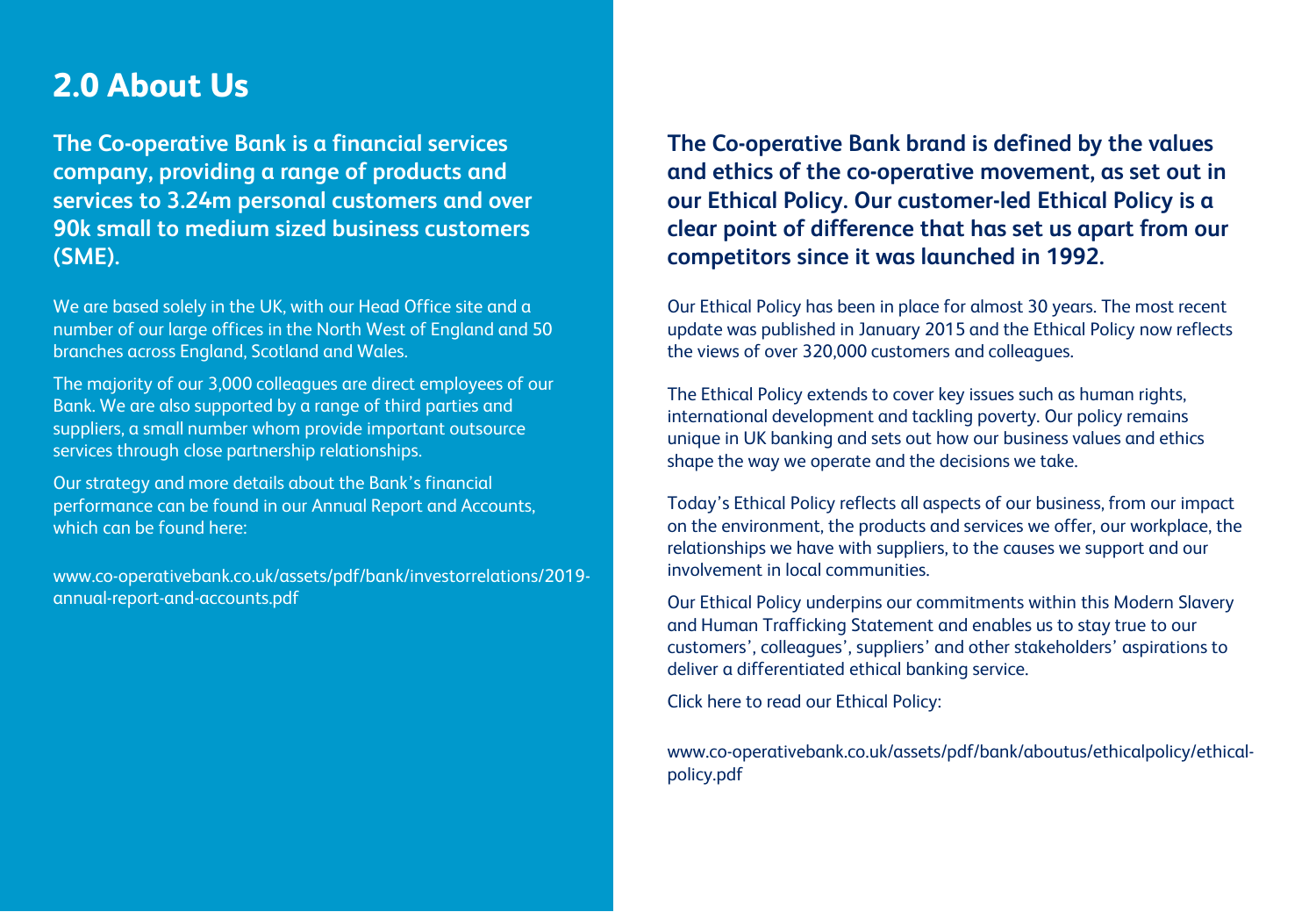# **3.0 Our policies relating to modern slavery and human trafficking**

### **The Co-operative Bank has a robust policy framework that prohibits modern slavery and human trafficking.**

We continue to review relevant policies to ensure they comply with the legislation and support its spirit. The purpose of our policies is to prevent, identify and address incidents as and when they arise.

### **3.1 Customers**

As part of our on-boarding process, all new business customers are assessed against our Ethical Policy and subject to appropriate due diligence in line with our anti-money laundering policy. When we believe there is an increased risk of modern slavery, we will conduct additional due diligence. If we identify activity we suspect relates to modern slavery or human trafficking we take appropriate action in line with our legal and regulatory obligations.

The Co-operative Bank is committed to combatting financial crime and the misuse of our assets and systems by criminals. We take a proactive approach to financial crime risk and meet our regulatory obligations to prevent our accounts being utilised to facilitate money laundering, bribery & corruption, tax evasion and sanctions breaches.

Considering human trafficking specifically, our Financial Crime team investigates suspicious activity to better detect and disrupt threats to the bank. We are always prepared to exit relationships that demonstrated human trafficking indicators.

We will always collaborate with the government, NGOs and law enforcement to help identify and mitigate against modern slavery and human trafficking.

### **3.2 Suppliers**

When choosing suppliers we look to those who are aligned to the commitments of our customer-led Ethical Policy and the values and ethics of the co-operative movement. We assess each supplier against our Sustainable Procurement and Supplier Policy, which reflects our customer-led Ethical Policy. This screening allows us to identify high risk supply chains at the outset of the relationship.

See 5.0 Our suppliers for more information.

### **3.3 Colleagues**

We expect all colleagues to be treated fairly, with respect and dignity. Our Code of Conduct applies to all Co-operative Bank colleagues (which includes employees and contractors). This sets out our values and expectations of colleagues and includes a clear commitment to human rights. All employees are recruited legally and must meet the 1998 Immigration Act requirements. Relevant background checks are undertaken to ensure this.

We have formalised our commitment to Freedom of Association through the creation of a 'Freedom of Association' Policy, which confirms that we are committed to creating an ethical workplace, maintaining good industrial relations, communications and dialogue and ensuring that all colleagues are treated fairly and equally. In doing so, we ensure compliance with laws that ensure freedom of association and the right to engage in collective bargaining.

The Co-operative Bank has been accredited by the Living Wage Foundation sine 2015. We extend this requirement to all colleagues employed via suppliers (e.g. cleaning, security and catering staff).

See 6.0 Our workplace for further information.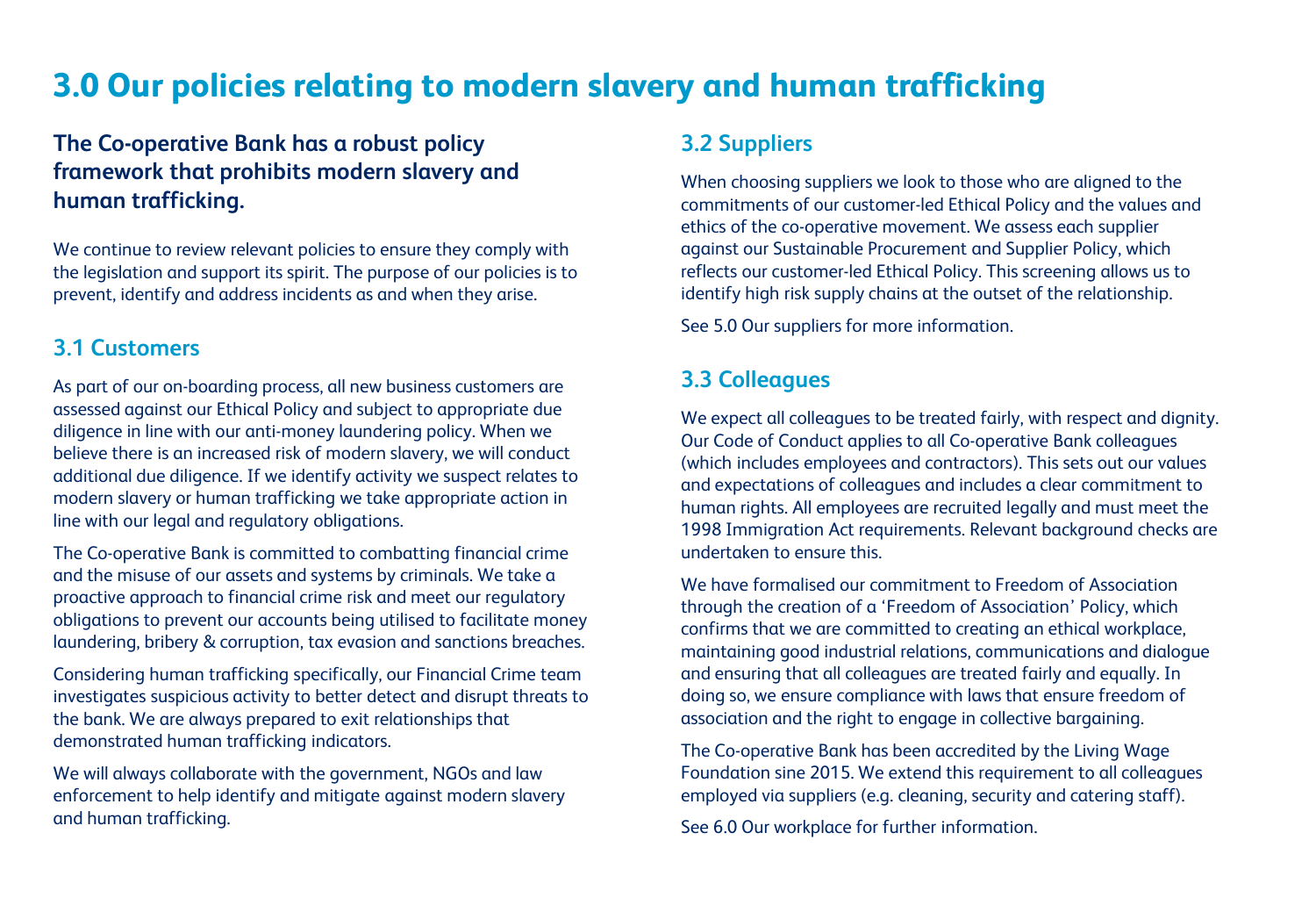# **4.0 Our Supply Chain**

### **The Co-operative Bank works with a network of 400 suppliers who help us to deliver important goods and services to our customers and colleagues.**

It is vital that our suppliers are aligned to the commitments of our customer-led Ethical Policy and the values and ethics of the co-operative movement, which define our brand. We ensure this by assessing whether the operations of our suppliers are consistent with our **Sustainable Procurement and Supplier Policy**, which reflects our customer-led Ethical Policy.

Screening against our Sustainable Procurement and Supplier Policy allows us to identify high risk supply chains at the outset of the relationship by gathering information about the business, any parent or subsidiary companies and the sectors and jurisdictions in which they operate.

All potential suppliers (over a turnover threshold of £250,000 or those in high risk-sectors) are screened before any commercial contracts are agreed, or services supplied.

- All suppliers are asked to complete a pre-qualification questionnaire, which requests information on a range of issues including labour standards.
- Compliance with our Sustainable Procurement and Supplier Policy forms part of the ongoing relationship with higher risk suppliers who are managed through the Bank's Supplier Management Framework. These suppliers are reviewed annual for ongoing compliance.
- On occasion some suppliers are unable or unwilling to sign up to our policy. These are reviewed on a case by case basis. We look at the nature of the business and the good/service they are providing to the Bank and whether there is a risk of conflict to our Ethical Policy commitments. Additionally, we would look for evidence of their own corporate social responsibility (CSR) policies. The decision to onboard is further ratified by our Executive team.

### **Our tendering and contracting process**

When we enter into a contract with a supplier, our standard terms and conditions require that suppliers:

- adhere to all applicable law
- remain in compliance with all relevant regulations, both at home and abroad
- comply with all customer policies concerning ethics, anti-bribery and/or anti-corruption as well as with any relevant industry code on anti-bribery.

### **What does the policy mean in practice?**

We periodically ask suppliers to confirm they do not breach our Sustainable Procurement and Supplier Policy which sets out our expectations that a supplier's core activities are sustainable, fair, legal and ethical. This includes a number of terms relating to labour standards. For example:

- Support the fundamental International Labour Organisation conventions and not engage in or support the use of forced labour, and recognise that workers should be free to terminate their employment after a reasonable agreed period of notice;
- Not engage in or support the use of child labour, and to provide specific consideration to young persons between the ages of 15 and 18, particularly in respect of their hours of work and safety;
- Meet legislative and industry standards pertaining to working hours, whichever afford the better protection, and ensure that employees shall not, on a regular basis, be expected to work for more than 48 hours per week.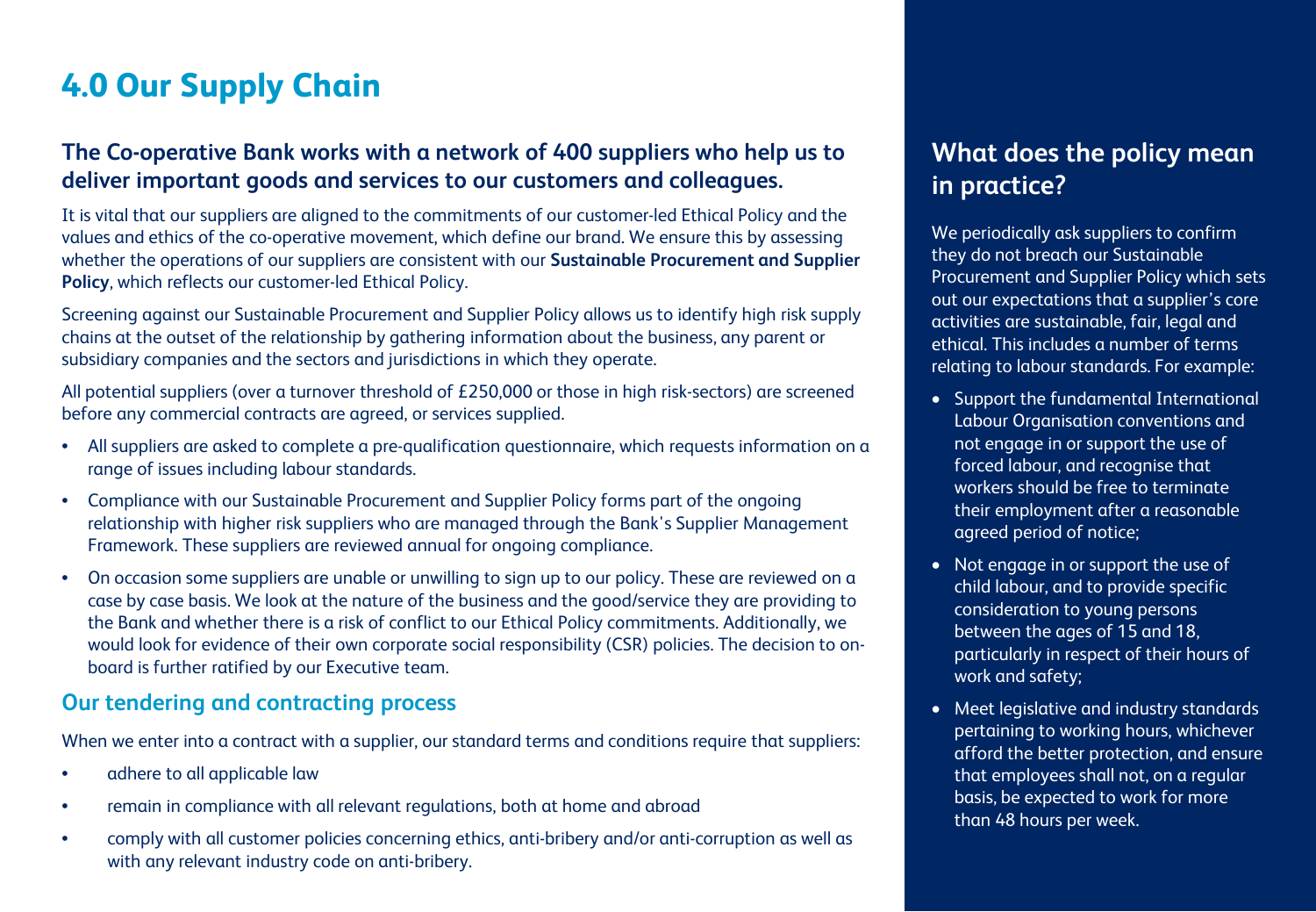# **5.0 Our Suppliers**

Once a supplier is on-boarded, our supplier management framework and third party supplier management policies set out how we will work with the supplier on a day-to-day basis and throughout the life of their contract.

As part of the framework, we review suppliers against our Ethical Policy and Sustainable Procurement and Supplier Policy periodically. Suppliers identified as operating in geographies or industries which represent a higher risk, may be screened more often.

If breaches of basic standards occur, such as those involving corruption, fraud, bribery and modern slavery, we require suppliers to address these immediately.

We expect action to be taken to investigate the conduct, remediate where possible, and ensure plans are put in place to avoid the situation recurring. Additionally, we would always report any suspected criminal activity to the relevant authorities in the UK or overseas.

**We have mapped the location of our suppliers to ensure we manage appropriately those who may operate in higher risk areas.**

The Co-operative Bank has a total of **402** current live suppliers.\*

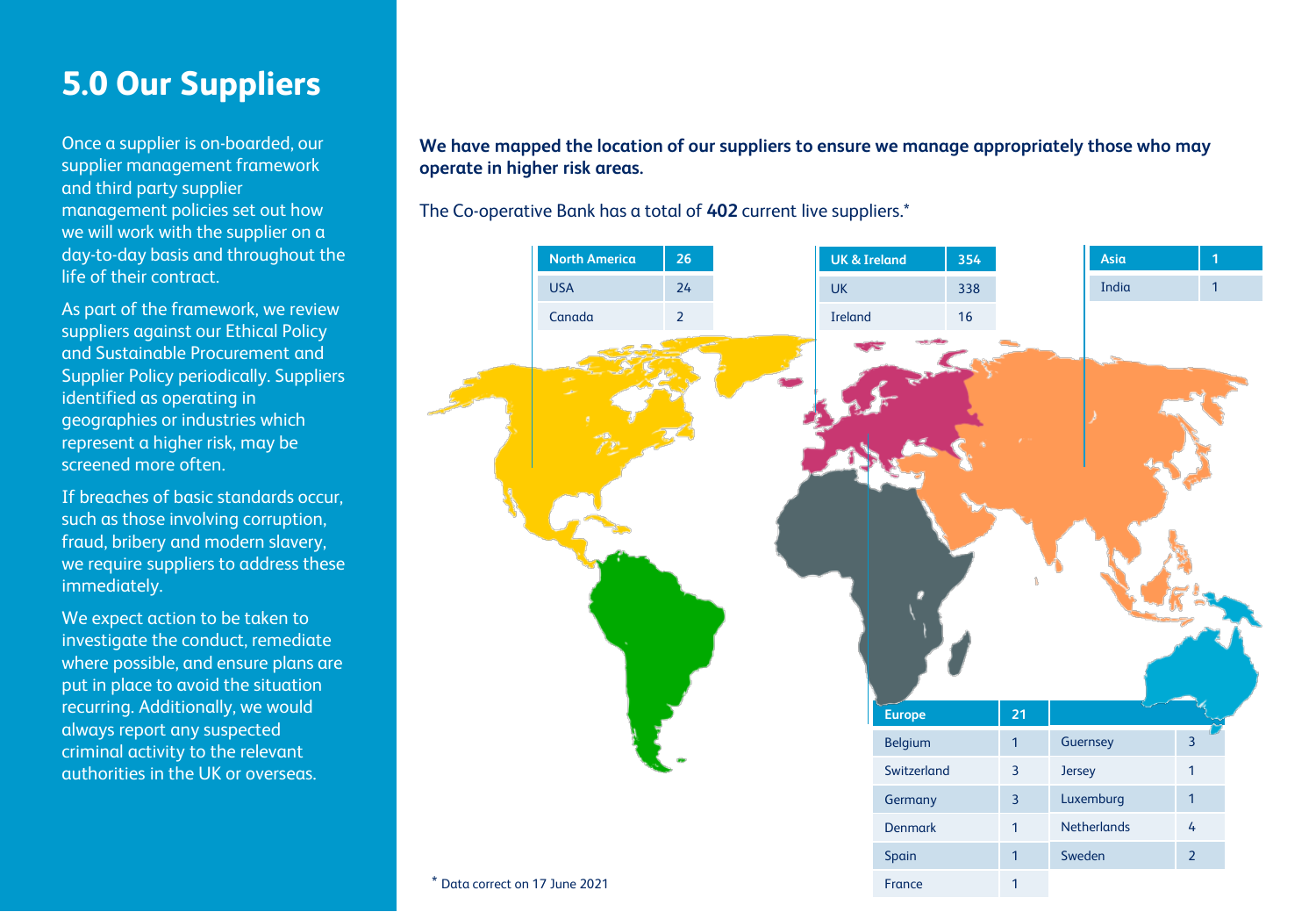

### **6.0 Our Workplace Our Ethical Policy sets out our commitment to be an** <br>**Our Ethical Policy sets out our commitment to be an ethical bank and workplace.**

### **How we pay our colleagues**

- We do not have zero hours contracts. All colleagues have a guaranteed number of hours.
- We commit to paying the National Living Wage (as calculated by the Living Wage Foundation). We encourage our contractors to become Living Wage employers and require them to pay employees operating at our sites the UK Living Wage. We undertake an annual payroll audit to ensure this is adhered to.

### **Worker rights and colleague voice**

- We uphold the right of all employees to join a trade union.
- We run regular surveys to understand colleague sentiment and to encourage colleagues to speak up.
- We measure our culture and our engagement on an annual basis to identify areas for improvement and to benchmark against the financial services industry.

### **Colleague support mechanisms**

- We have robust support mechanisms in place for our colleagues should they require any personal support linked to modern slavery or human trafficking issues.
- This includes our employee assistance and wellness programme, designed to help colleagues manage personal issues. It's available 24 hours a day, seven days a week, providing support services on matters affecting emotional wellbeing including relationships, bereavement, stress and anxiety plus in-depth legal help and information.

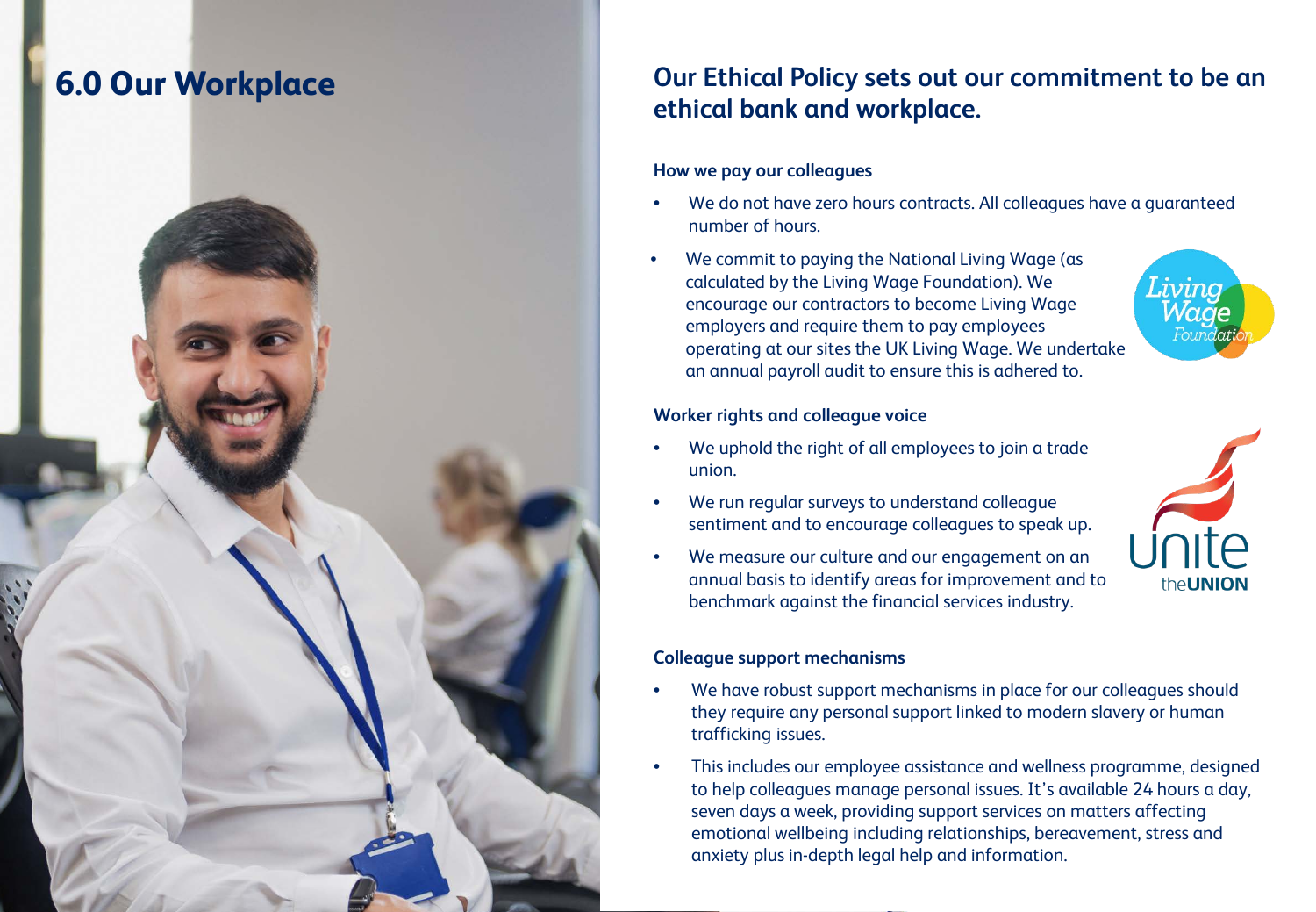# **7.0 Our Training**

### **Code of Conduct**

Everyone, whether a colleague, contractor or agency worker, completes mandatory e-learning on the Code of Conduct every year and agrees to comply with it and so uphold our values and ethics.

The purpose of our Code of Conduct is to define how we demonstrate to all our stakeholders that our colleagues behave in line with our Ethical Policy and Guiding Values, to deliver the right customer outcomes and comply with regulatory requirements. It also helps the Bank demonstrate to its financial regulators that it complies in full with its obligations and takes appropriate attitudes to risk.

We regularly update our Code of Conduct to provide clarity on the roles and responsibilities of our leaders and colleagues, underpinned by our values and ethics.

### **Inclusion and diversity**

All colleagues undergo annual inclusion and diversity training. This includes training on unconscious bias and how to manage this, to ensure that we are supporting our colleagues and leaders to make objective decisions.

The training also shares positive working practices, to show how we can cooperate together to promote an inclusive work environment that engages the talents, beliefs, backgrounds, capabilities and ways of working of unique individuals, to create a culture of belonging in which people are valued and respected.

### **Supporting our customers**

- All customer-facing colleagues receive training to help them to identify all forms of financial abuse, fraudulent activity and money laundering, which could indicate that the customer is a victim of human trafficking or modern slavery.
- Having identified a potential victim, the training provides techniques to engage the customer in conversation and encourage them to disclose their circumstances and provide any support they need.
- All colleagues have access to a dedicated section on our colleague intranet which includes background information on modern slavery and human trafficking, signs to look out for and information on how to support victims. This information is updated at least annually.
- We recognise that providing banking facilities to survivors of modern slavery is a life-line but that challenges around account opening and providing proof of identity and address can be a barrier. With this in mind, we have added additional accepted documents to our process for example, letters of introduction and Home Office documents. Where vulnerable customers need further support, we have provided funding for a dedicated resource at Citizens Advice Manchester. They are able to support on a whole range of issues such as immigration and claiming benefits.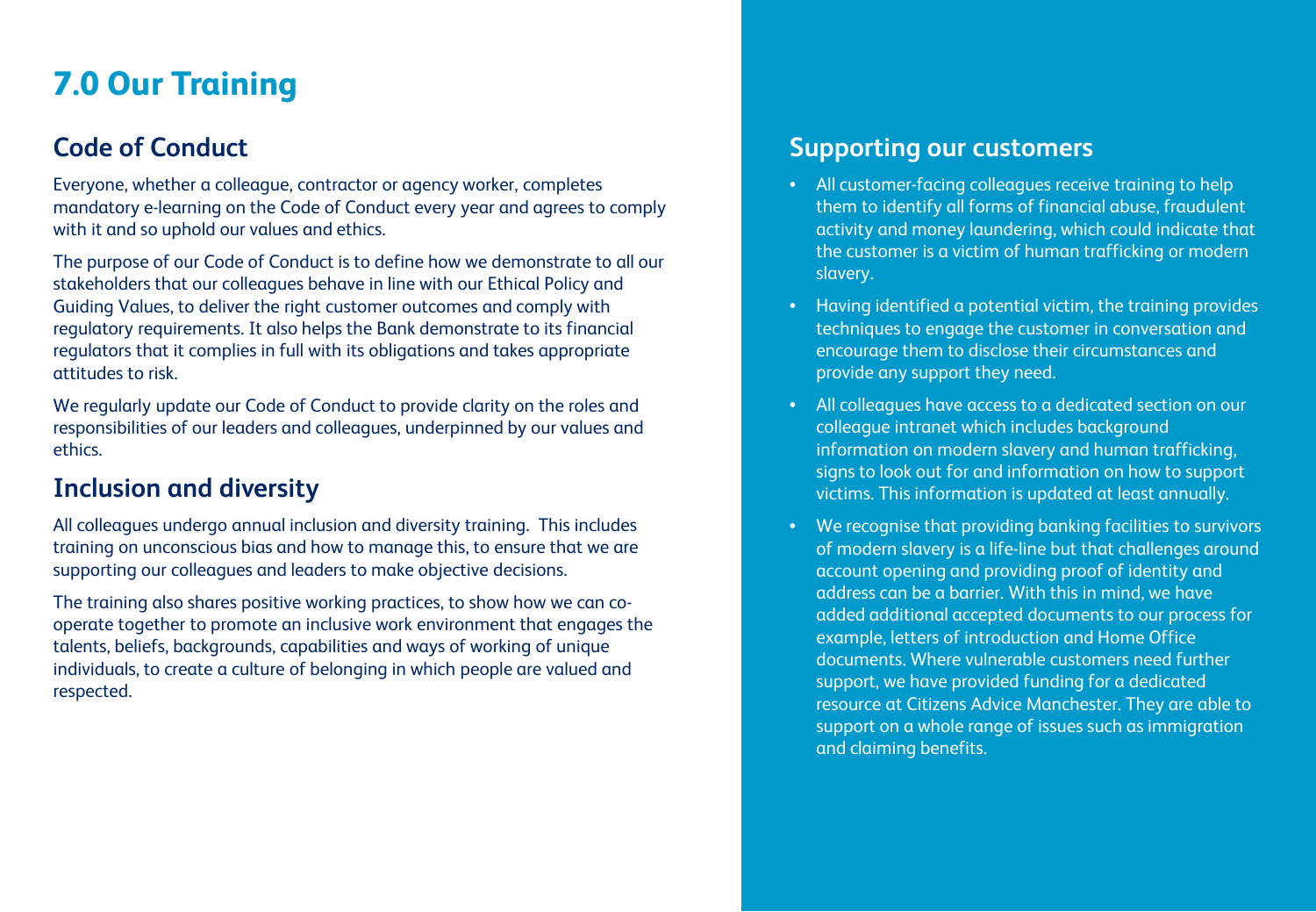# **8.0 Our Recruitment**

**Our commitment in recruitment is to deliver a sustainable pipeline of competent and diverse people within required time frames and budget, to help sustain a workplace culture that retains talent and complies with legal, regulatory and values and ethics requirements.**

We do this by having clear frameworks for the recruitment team and hiring leaders, to ensure we always behave ethically and manage risk. This includes:

- A commitment to openly advertise all roles in line with procurement standards, trade union agreements, employment legislation, employer branding and company values. This ensures job opportunities are open to all and that we accurately represent the role on offer and the organisation.
- During the recruitment processes we will follow fair, transparent and consistent practices in line with business and customer needs. We commit to treating both successful and unsuccessful candidates in line with agreed procedures and company values.
- Employment contracts are signed off to confirm that they comply with business requirements, employment legislation, the Remuneration Committee governance framework and employment codes of practice, and requirements as set out by our regulators.

### **What do we do in practice?**

### **How we manage recruitment**

- Permanent vacancies are managed by our in-house team, whilst all temporary and contractor recruitment is outsourced to a third party.
- As part of our recruitment practices we ensure that all recruitment contracts include reference to our Slavery and Human Trafficking Policy. This highlights our zero tolerance approach to modern slavery and includes a commitment to acting ethically and with integrity in all business dealings and relationships.

### **Pre Employment Screening**

- We actively manage the risk of modern slavery by asking candidates if they have the eligibility to work within the UK as part of the recruitment process.
- We have a Pre-employment Screening Policy which details the level of checks that we will complete as part of the on-boarding process. This includes employment referencing, a criminal record check, fraud checks and financial sanctions.
- We use a reliable third party to conduct employment screening checks before the candidate's start date, to ensure we actively check their right to work in the UK.
- All candidates must pass the screening checks according to our policy before they can join the Bank.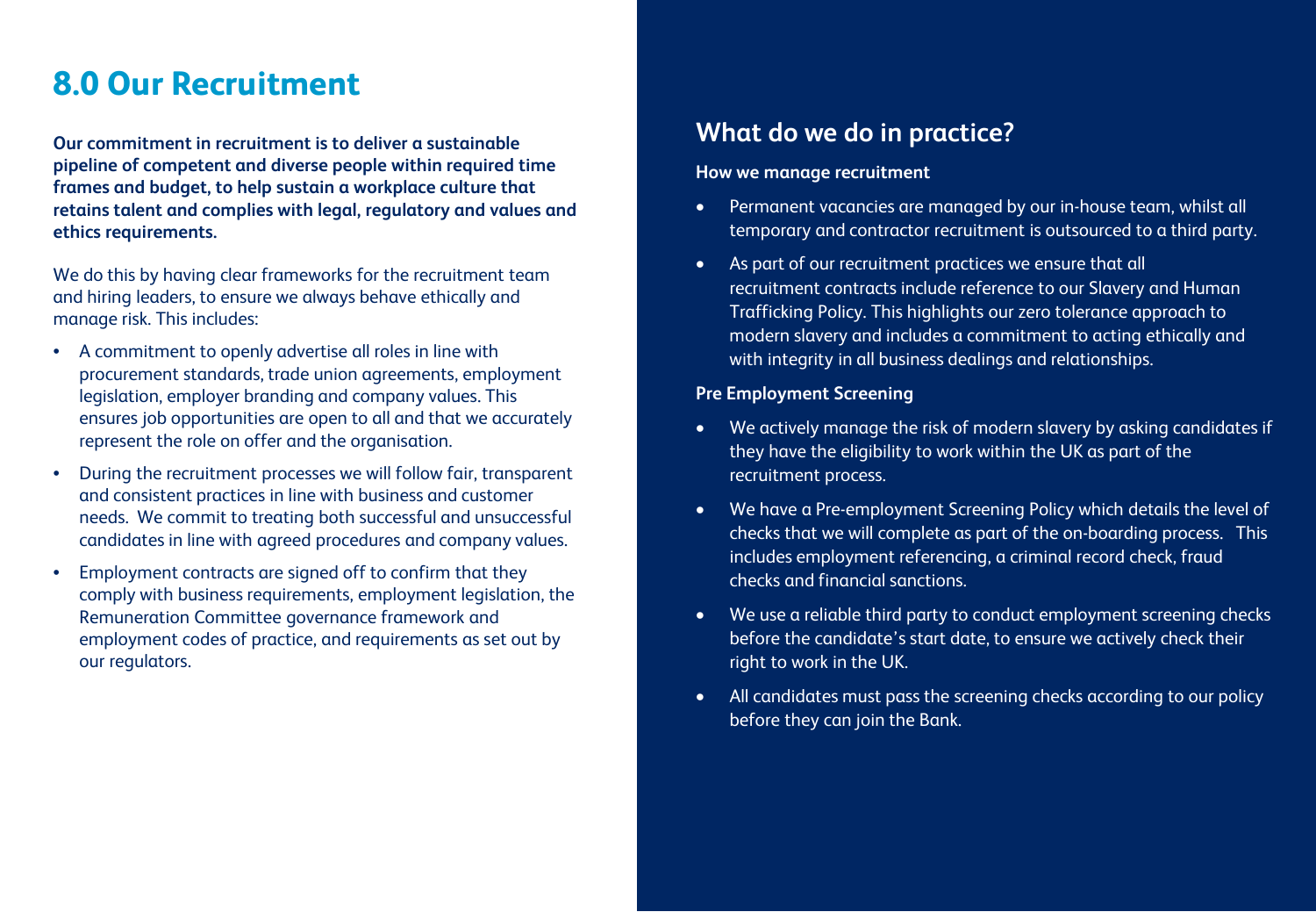# **9.0 Managing risks and raising concerns**

### **The 'three line' approach**

We have a 'three line' approach to managing risk. The Bank's risk framework allows us to assess regulatory, legal and reputational risks and is overseen by the Risk Committee, which is a committee of the Board.

The 'three line' approach includes the management of policies and practices on Anti-Money Laundering and Proceeds of Crime. These policies are intended to prevent the Bank from providing banking facilities to those engaged in illegal or criminal activities, which may also include modern slavery and human trafficking.



The Bank's 1st line of Defence is the front line business functions, who are responsible for the day to day management and operation of processes and controls to manage risk within appetite.

2ND LINE

The Bank's Risk function acts as the 2nd line of Defence. They are responsible for the creation of policies and control standards (deciding the way things should be done), defining Risk Appetite (the level of risk we're willing to take), and oversight and monitoring of the 1st line.

3RD LINE

Internal and External Audit act as the 3rd line of Defence. They are responsible for independent monitoring of the 1st and 2nd line areas.

### **Concern at Work**

At The Co-operative Bank, all colleagues are able to escalate any concerns through appropriate routes and in doing so will help correct wrongs, fix problems or highlight risks.

No colleagues will be treated unfairly or risk losing their job if they raise concerns, whether they use the Bank's normal risk processes or the Concern at Work processes.

### **Whistleblowing**

The Bank operates a Whistleblowing scheme, allowing employees to make an anonymous and confidential concern about the actions of business partners, managers and other employees.

The scheme can be used for anything of concern including corruption, human rights violations and other areas of concern. These concerns are then investigated independently.